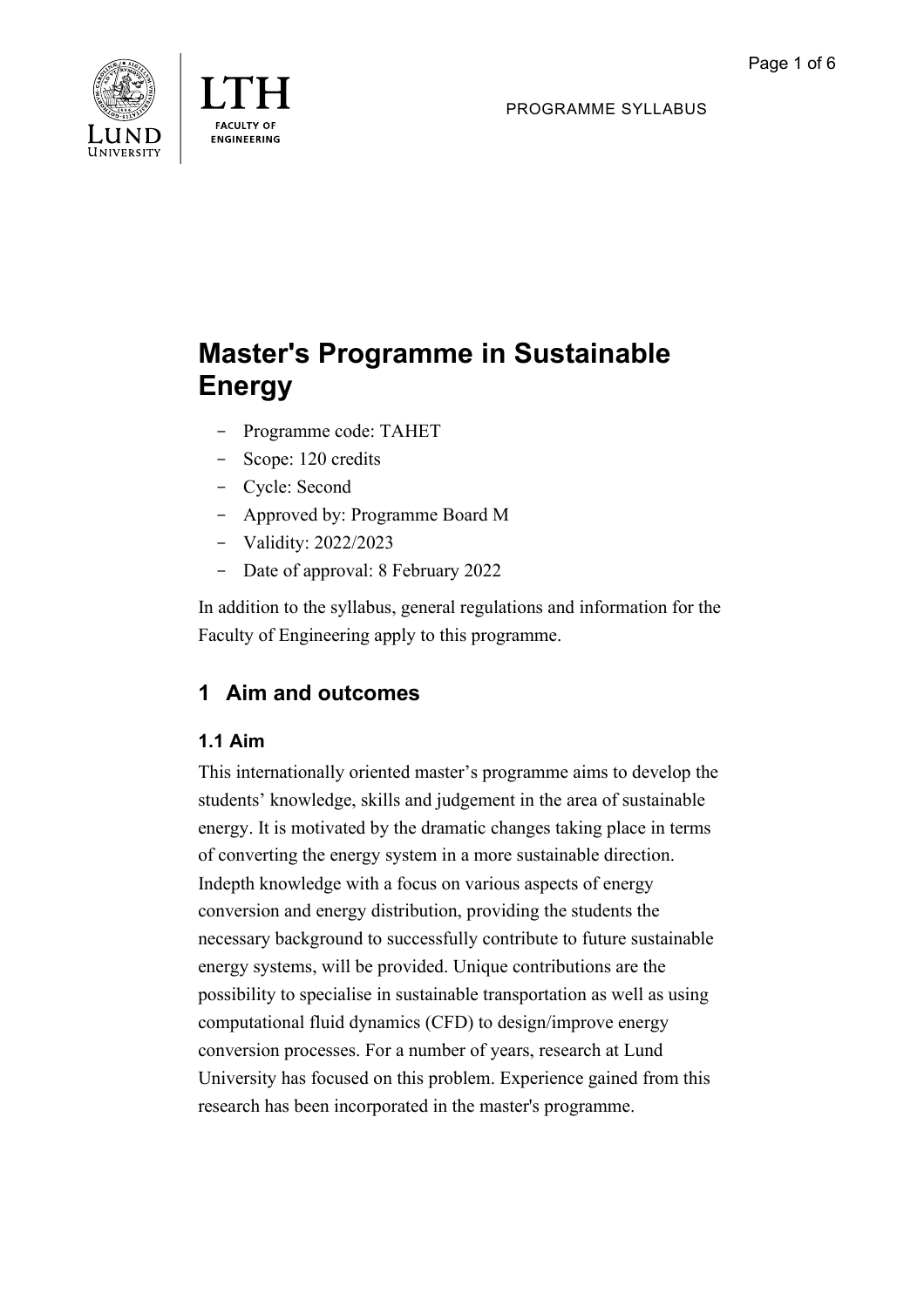### **1.2 Outcomes for a Degree of Master of Science (120 credits)**

(Higher Education Ordinance 1993:100)

#### **Knowledge and understanding**

For a Degree of Master of Science (120 credits) the student shall

- demonstrate knowledge and understanding in the main field of study including both broad knowledge of the field and a considerable degree of specialised knowledge in certain areas of the field as well as insight into current research and development work, and
- demonstrate specialised methodological knowledge in the main field of study.

#### **Competence and skills**

For a Degree of Master of Science (120 credits) the student shall

- demonstrate the ability to critically and systematically integrate knowledge and analyse, assess and deal with complex phenomena, issues and situations even with limited information,
- demonstrate the ability to identify and formulate issues critically, autonomously and creatively as well as to plan and, using appropriate methods, undertake advanced tasks within predetermined time frames and so contribute to the formation of knowledge as well as the ability to evaluate this work,
- demonstrate the ability in speech and writing both nationally and internationally to report clearly and discuss his or her conclusions and the knowledge and arguments on which they are based in dialogue with different audiences, and
- demonstrate the skills required for participation in research and development work or autonomous employment in some other qualified capacity.

#### **Judgement and approach**

For a Degree of Master of Science (120 credits) the student shall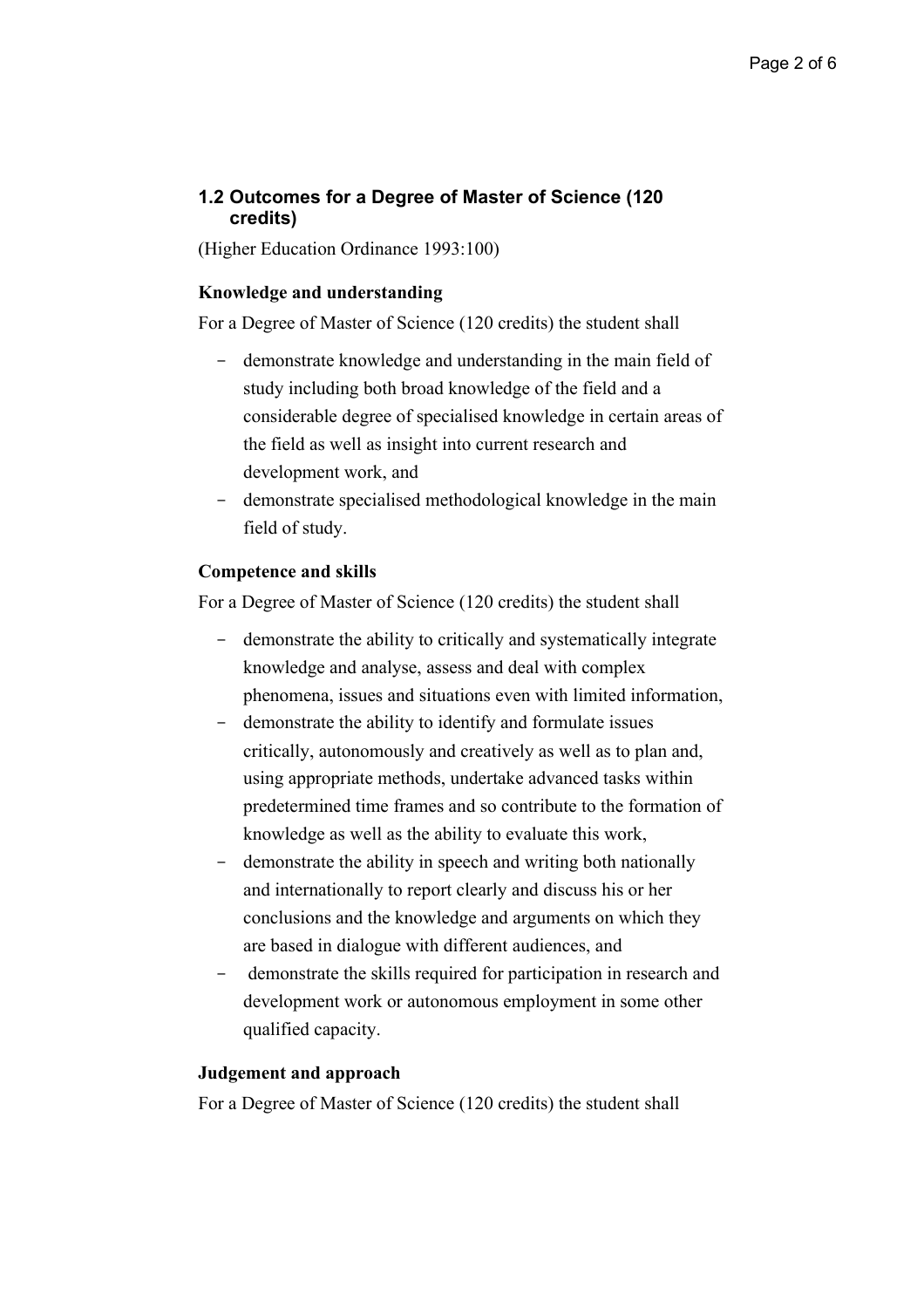- demonstrate the ability to make assessments in the main field of study informed by relevant disciplinary, social and ethical issues and also to demonstrate awareness of ethical aspects of research and development work,
- demonstrate insight into the possibilities and limitations of research, its role in society and the responsibility of the individual for how it is used, and
- demonstrate the ability to identify the personal need for further knowledge and take responsibility for his or her ongoing learning.

## **1.3 Specific outcomes for a Degree of Master of Science in Sustainable Energy Engineering (120 credits)**

#### **Knowledge and understanding**

For a Degree of Master of Science (120 credits) in Sustainable Energy Engineering students shall

- demonstrate specialised knowledge of sustainable energy systems, focusing on energy conversion and energy distribution and its coupling to environmental aspects,
- be able to analyse energy conversion systems as well as energy distribution systems, both from a holistic view and from a component perspective,
- understand how different power production units interact and its coupling to environmental aspects as well as its interaction with energy distribution systems, and

#### **Competence and skills**

For a Degree of Master of Science (120 credits) in Sustainable Energy Engineering students shall

- demonstrate the ability to identify, formulate and deal with complex issues in the field of sustainable energy conversion and distribution as well as its coupling to environmental aspects, both with holistic approaches as well as component approaches,
- analyse and critically evaluate different technical solutions,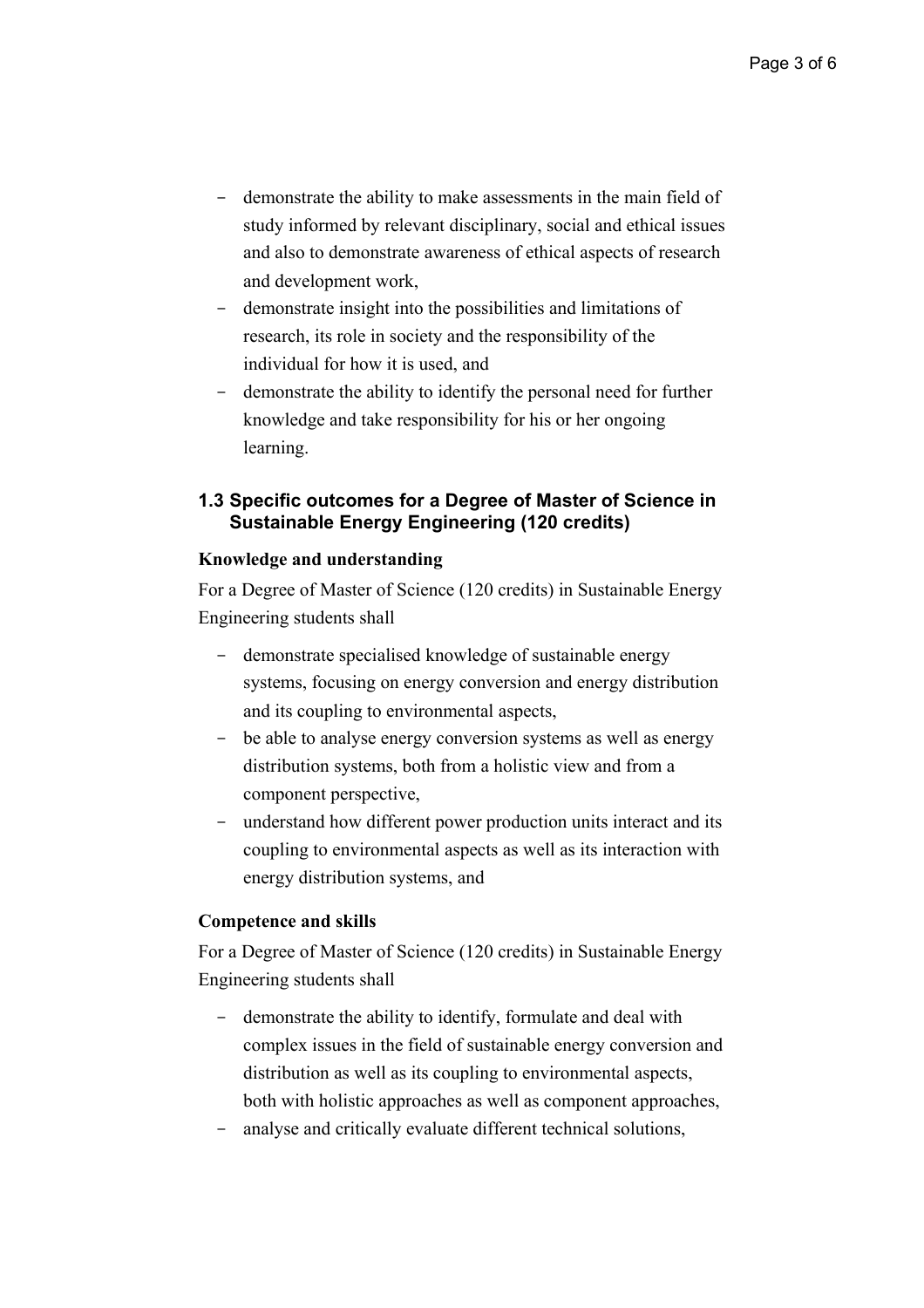- demonstrate the ability to participate in research and development projects,
- demonstrate the ability to critically and systematically acquire new knowledge in the field of sustainable energy and integrate this with previous knowledge,
- demonstrate the ability to design, simulate and evaluate energy conversion as well as distribution systems,
- demonstrate the ability to autonomously plan and complete advanced tasks,
- demonstrate the ability to develop and design sustainable energy conversion systems and their constituents while taking into account the circumstances and needs of individuals and the targets for sustainable development set by the community, and
- demonstrate the ability to report in speech and writing their knowledge and different types of project work, including background material, investigation and findings, to expert and non-expert audiences in international contexts.

#### **Judgement and approach**

For a Degree of Master of Science (120 credits) in Sustainable Energy Engineering students shall

- demonstrate the ability to make assessments informed by relevant disciplinary, social and ethical aspects,
- demonstrate the capacity for teamwork and collaboration with various constellations, and
- demonstrate the ability to identify their need for further knowledge in the field and to continuously upgrade and broaden their knowledge.

#### **1.4 Further studies**

On completion of the second-cycle degree, students have basic eligibility for third-cycle studies.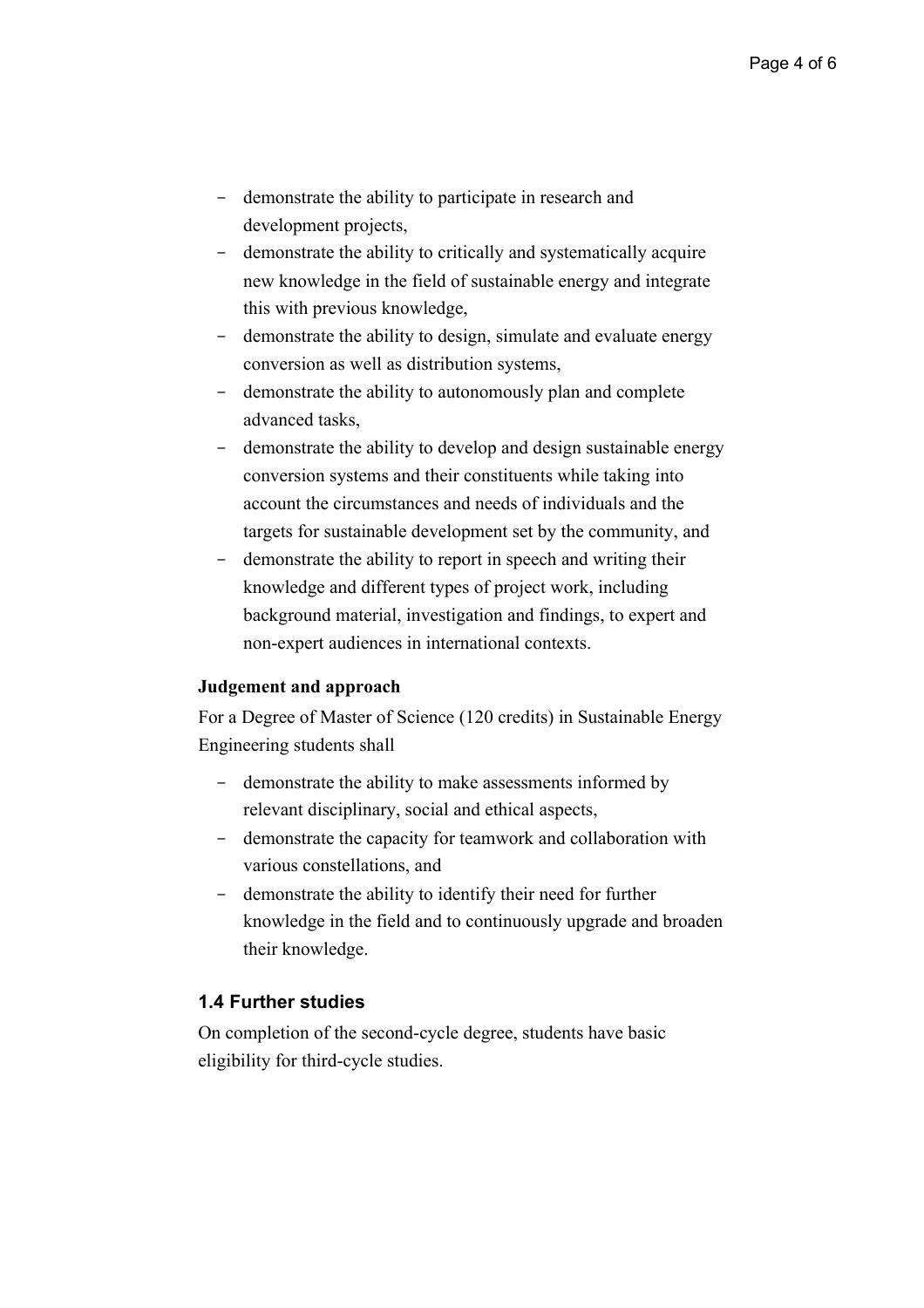# **2 Programme structure**

The programme includes a compulsory block of courses intended to provide an orientation on energy conversion, energy distribution and to some extent also energy use. The aim is to provide in-depth knowledge with a focus on various aspects of energy conversion and energy distribution, providing the students the necessary background to successfully contribute to future sustainable energy systems. Students may be allowed to attend PhD courses that fit into the master's programme.

#### **2.1 Courses**

The courses included in the programme are indicated in the timetable. Students are entitled to accreditation of 7,5 credits of courses in Swedish (organised by Lund University for exchange students).

# **3 Specific admission requirements**

#### **3.1 Admission requirements**

A Bachelor's degree in mechanical engineering, chemical engineering, civil engineering, environmental engineering or equivalent. Completed courses in mathematics including calculus, multivariable analysis and linear algebra, as well as completed courses in classical thermodynamics, heat transfer (may be included in a comprehensive course in thermodynamics) and fluid mechanics. A course in electrical engineering, including circuit theory, three phase AC and electrical machines. English 6.

# **4 Degree**

#### **4.1 Degree requirements**

For a Degree of Master of Science (120 credits) students must successfully complete courses comprising 120 credits, including a degree project worth 30 credits. 90 credits must be second-cycle credits and 60 credits of those must be in the main field of study, including the degree project.